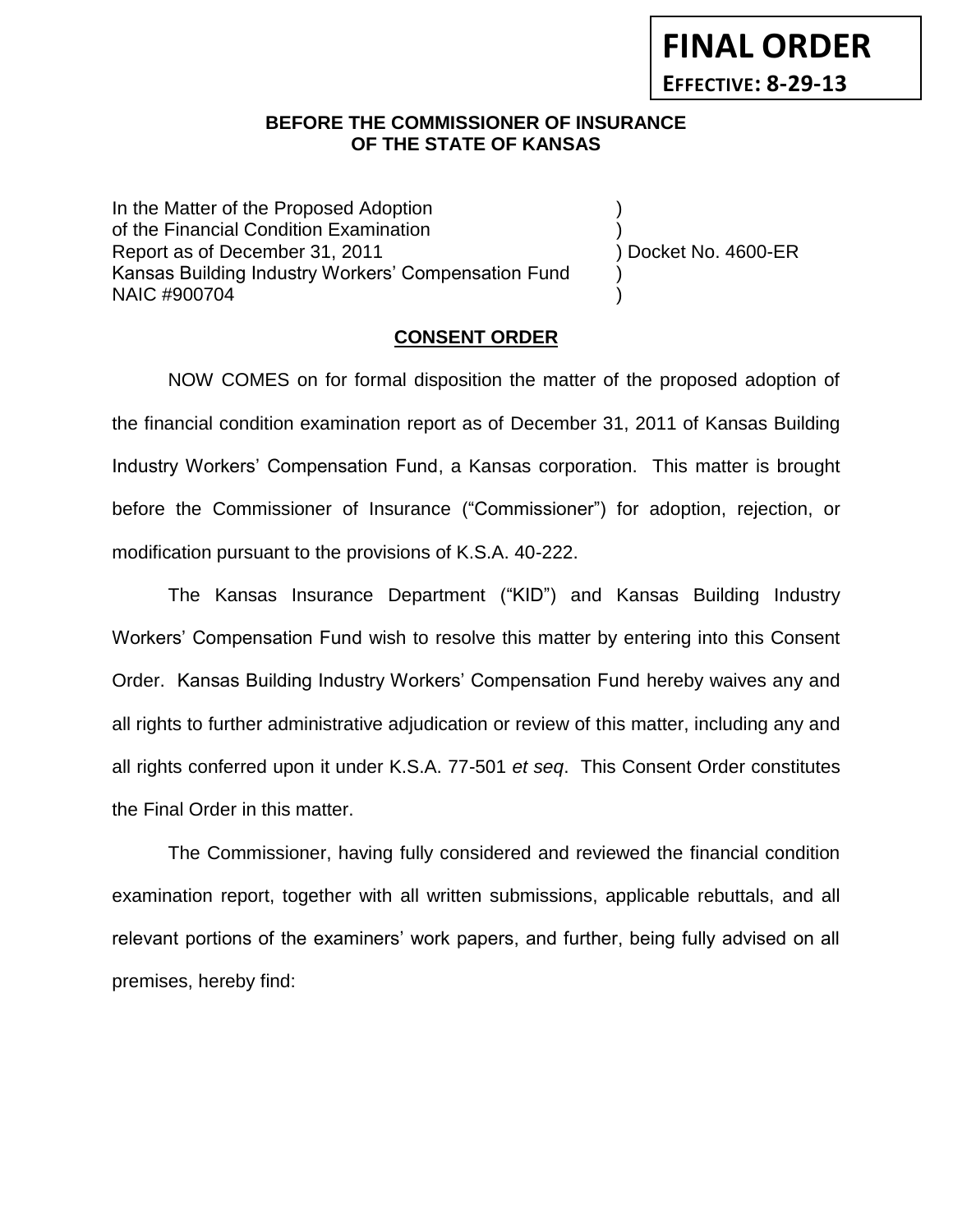#### **Policy Reasons**

It is stated policy of the State of Kansas that whenever the Commissioner deems it necessary, an examination of the affairs and financial condition of any insurance company in the process of organization, applying for admission, or doing business in this State can be undertaken. In all cases, such an examination must occur once every five (5) years. Through the examination process, the insurance consuming public will be well served and protected.

#### **Findings of Fact**

1. The Commissioner has jurisdiction over this matter pursuant to K.S.A. 40- 222.

2. An examination of Kansas Building Industry Workers' Compensation Fund was undertaken by the Kansas Insurance Department and was completed on May 13, 2013.

3. The examiner-in-charge tendered and filed with the KID a verified written report of the examination within thirty (30) days following completion of the examination, to wit; May 13, 2013.

4. Following receipt of the verified report, the KID transmitted the report to Kansas Building Industry Workers' Compensation Fund on June 4, 2013, with a duly executed notice advising the company of its opportunity to prepare and submit to the KID a written submission or rebuttal with respect to any and all matters contained in the report. Kansas Building Industry Workers' Compensation Fund was further advised that any written submission or rebuttal needed to be filed with the KID no later than thirty (30) days after receipt of the verified report.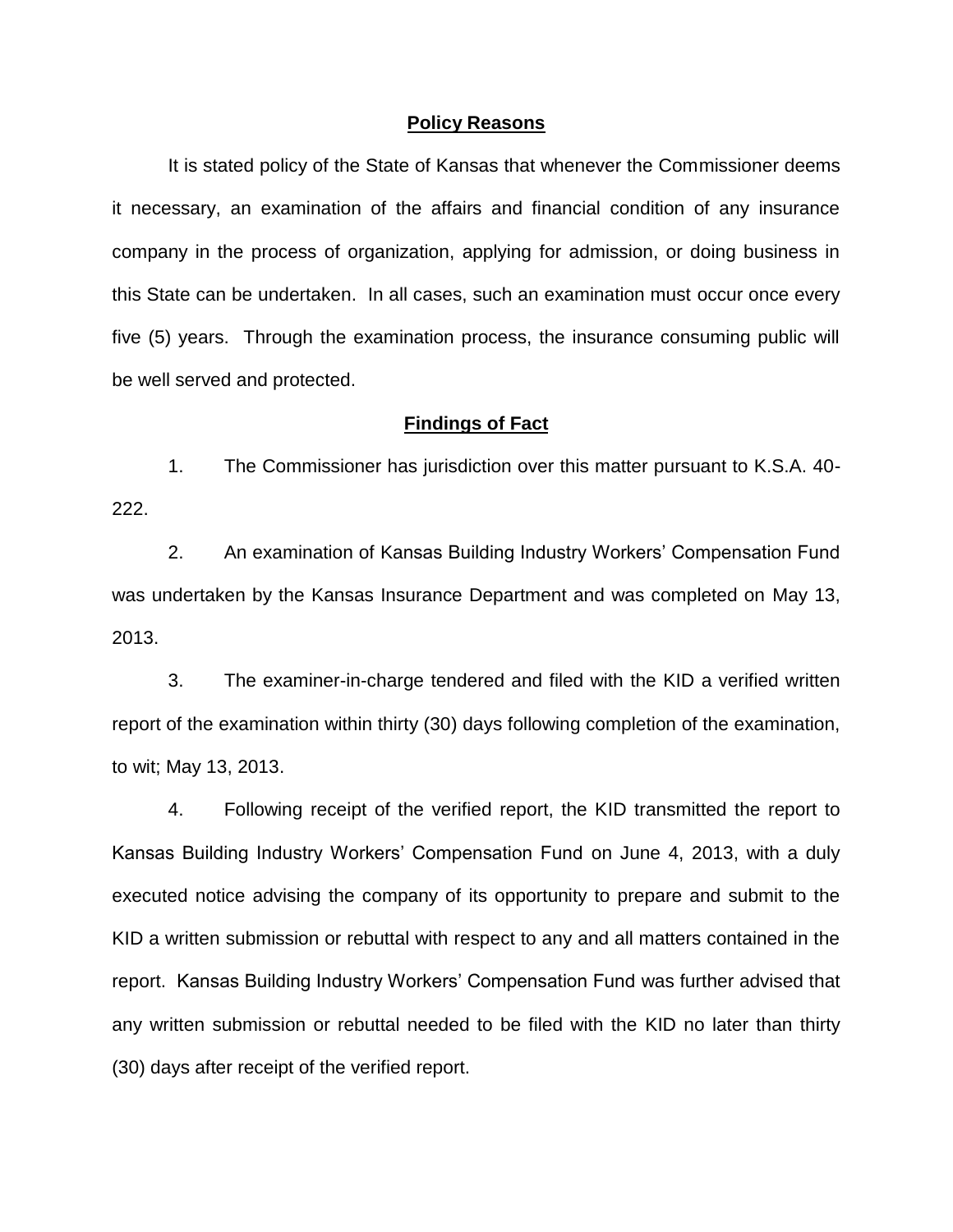5. Kansas Building Industry Workers' Compensation Fund filed a written *rebuttal* of the verified report on July 1, 2013.

6. Following receipt of the verified report, the KID transmitted the revised report to Kansas Building Industry Workers' Compensation Fund on July 8, 2013, with a duly executed notice advising the company of its opportunity to prepare and submit to the KID a written submission or rebuttal with respect to any and all matters contained in the report. Kansas Building Industry Workers' Compensation Fund was further advised that any written submission or rebuttal needed to be filed with the KID no later than ten (10) days after receipt of the verified report.

7. Kansas Building Industry Workers' Compensation Fund filed a written acceptance of the verified report on August 20, 2013.

8. Based upon the written submission tendered by Kansas Building Industry Workers' Compensation Fund, the company took no exceptions to matters contained in the verified report.

9. Within thirty (30) days of the end of the time period allowed for written submission or rebuttal, the Commissioner of Insurance fully reviewed the report, together with all written submissions and rebuttals provided by Kansas Building Industry Workers' Compensation Fund. The Commissioner further reviewed all relevant workpapers.

10. No other written submissions or rebuttals were submitted by Kansas Building Industry Workers' Compensation Fund.

#### **Conclusion of Law**

11. K.S.A. 40-222(k)(2) provides: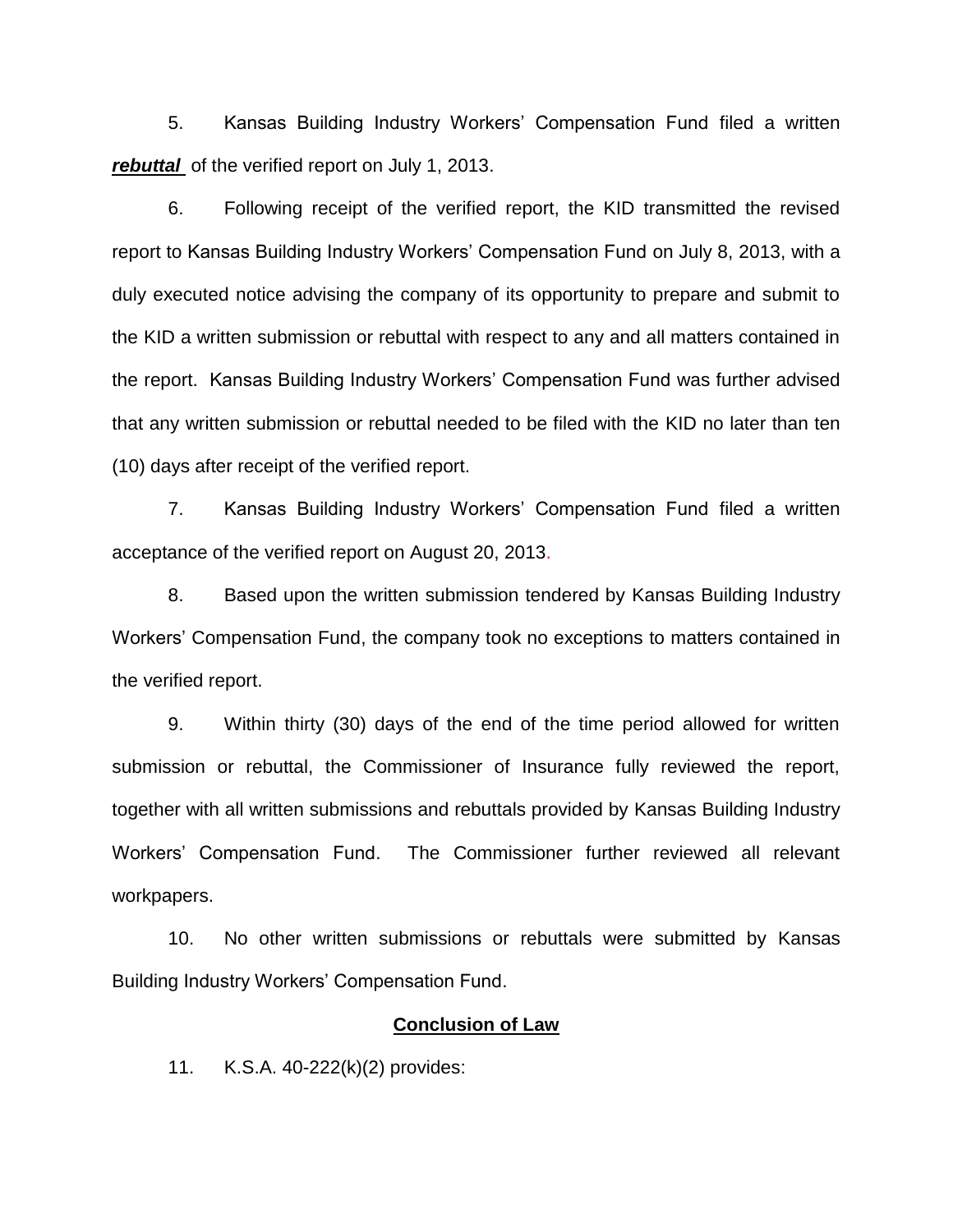"Within 30 days of the end of the period allowed for the receipt of written submissions or rebuttals, the commissioner shall fully consider and review the report, together with any written submissions or rebuttals and any relevant portions of the examiners workpapers and enter an order:

- (A) Adopting the examination report as filed or with modification or corrections. If the examination report reveals that the company is operating in violation of any law, regulation or prior order of the commissioner, the commissioner may order the company to take any action the commissioner considers necessary and appropriate to cure such violations; or
- (B) rejecting the examination report with directions to the examiners to reopen the examination for purposes of obtaining additional data, documentation or information, and refiling pursuant to subsection (k); or
- (C)call and conduct a fact-finding hearing in accordance with K.S.A. 40- 281 and amendments thereto for purposes of obtaining additional documentation, data, information and testimony."

12. Based upon the Findings of Fact enumerated in paragraphs #1 through #10 above, the financial condition examination report as of December 31, 2011 of Kansas Building Industry Workers' Compensation Fund should be adopted.

# **IT IS THEREFORE, BY THE COMMISSIONER OF INSURANCE, ORDERED THAT:**

1. The financial condition examination report as of December 31, 2011 of Kansas Building Industry Workers' Compensation Fund, hereby is adopted.

2. The Commissioner of Insurance retains jurisdiction over this matter to issue any and all further Orders deemed appropriate or to take such further action necessary to dispose of this matter.

**IT IS SO ORDERED THIS \_\_29th\_\_ DAY OF AUGUST, 2013 IN THE CITY OF TOPEKA, COUNTY OF SHAWNEE, STATE OF KANSAS.**

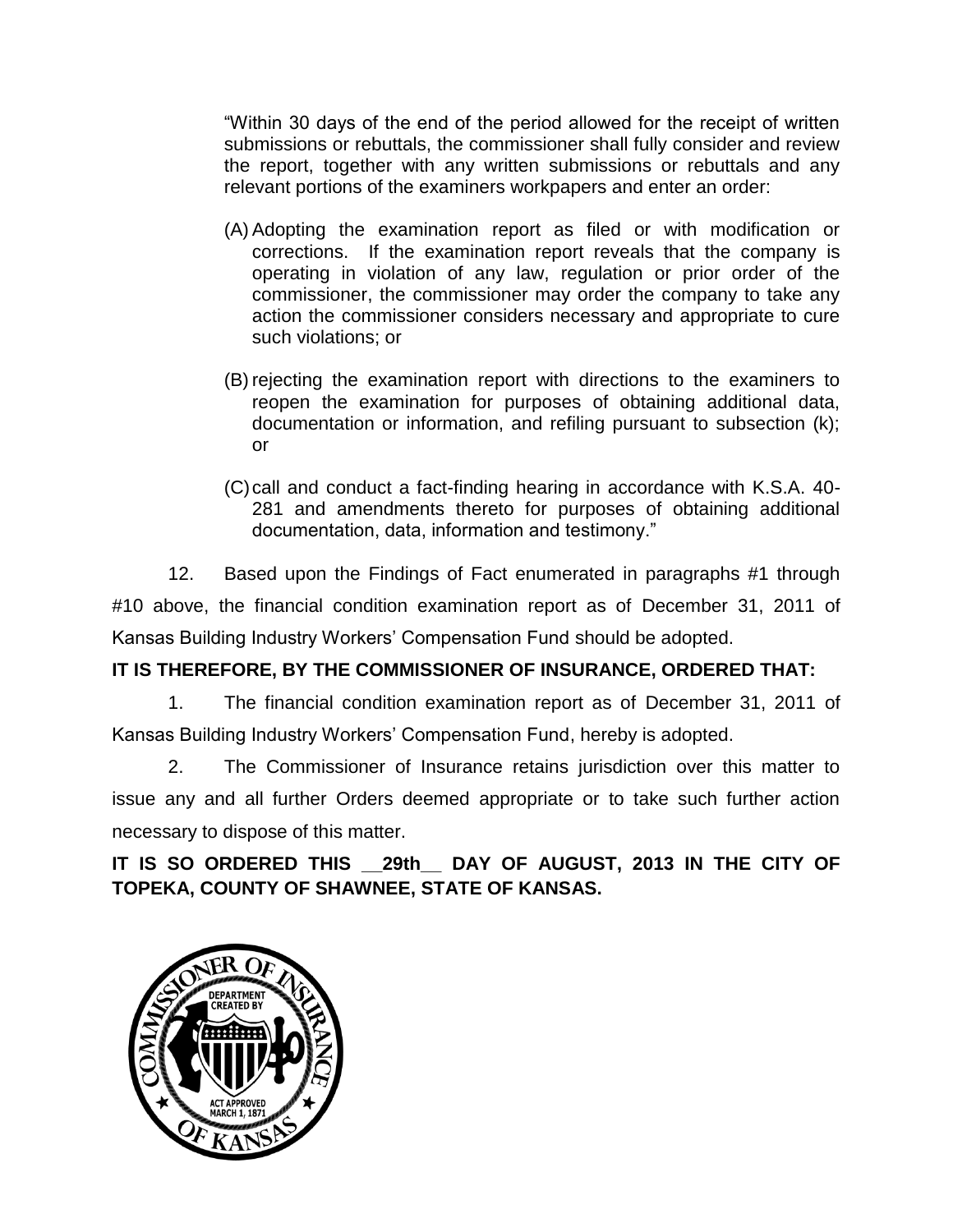\_/s/ Sandy Praeger\_\_\_\_\_\_\_\_\_\_\_\_\_\_\_\_ Sandy Praeger Commissioner of Insurance

BY:

\_/s/ John Wine\_\_\_\_\_\_\_\_\_\_\_\_\_\_\_\_\_\_\_\_ John Wine General Counsel

# **Kansas Building Industry Workers' Compensation Fund**

BY:

\_/s/ J. Douglas Hamilton\_\_\_\_\_\_\_\_\_\_\_\_ J. Douglas Hamilton President

\_Administrator, KBIWCF\_\_\_\_\_\_\_\_\_\_\_\_